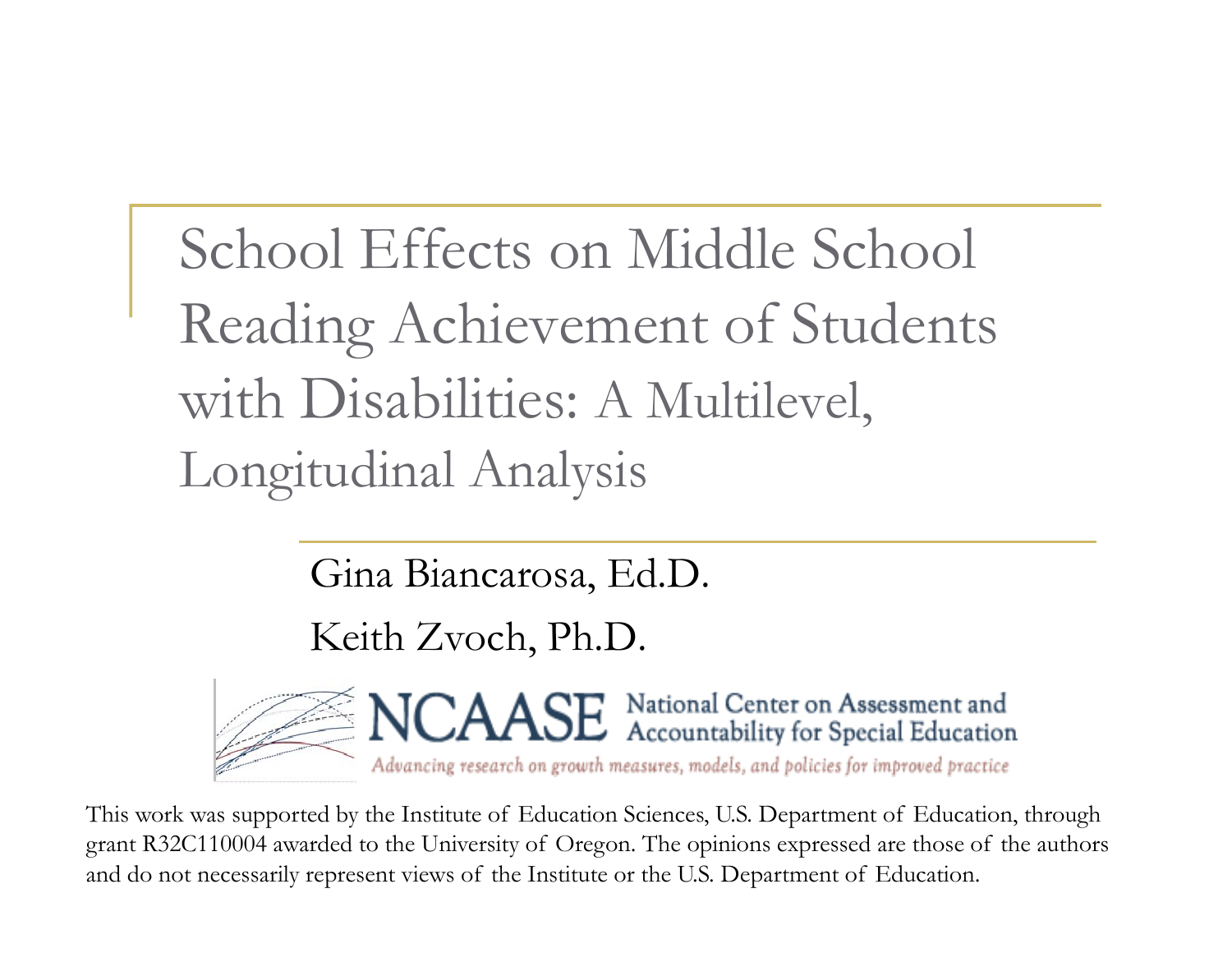Minimal Research on the Growth Trajectories of Middle School Readers in Special Education

- $\mathbb{R}^3$  Morgan, Farkas, & Wu (2011) used ECLS-K
	- ❏ Compared Grade K-5 students with specific learning disabilities (SLD) and with speech-language impairments (SLI) to students without disabilities
	- $\square$ Achievement gap remained stable for SLD
	- $\Box$ Achievement gap widened for students with SLI
- $\mathbb{R}^3$  Wei, Blackorby, & Schiller (2011) used SEELS
	- ❏ Compared age 7-17 students with SLD to 10 exceptionality categories
	- $\Box$  Initial status differences for all categories except students with hearing impairments (HI) and traumatic brain injuries (TBI)
	- ❏ All categories demonstrated growth with deceleration
		- Students with SLI, HI, and autism demonstrated slower linear growth than those with SLD
		- SLI demonstrated steeper deceleration than those with SLD

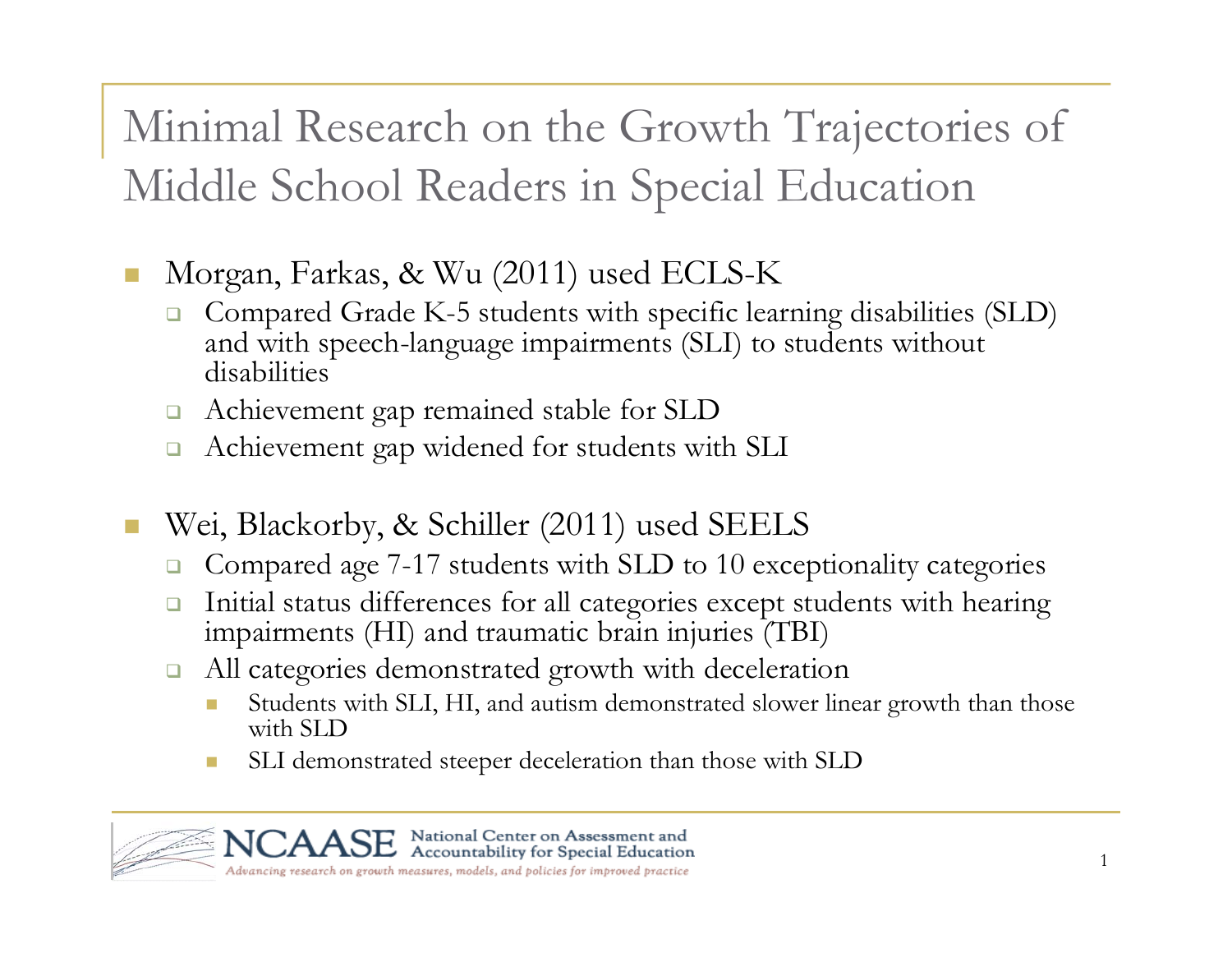### Research Questions

- 1. To what extent do middle school students exhibit growth in reading achievement as measured by state reading tests?
- 2. To what extent is variance in status and growth parameters attributable to differences between schools?
- 3. To what extent does growth over this period vary as a function of disability category (including students with a range of exceptionality classifications and students designated as academically or intellectually gifted) as compared to students without a disability?
- 4. To what extent is there evidence of parameter variance for differences in status and growth estimates for exceptionality classifications?

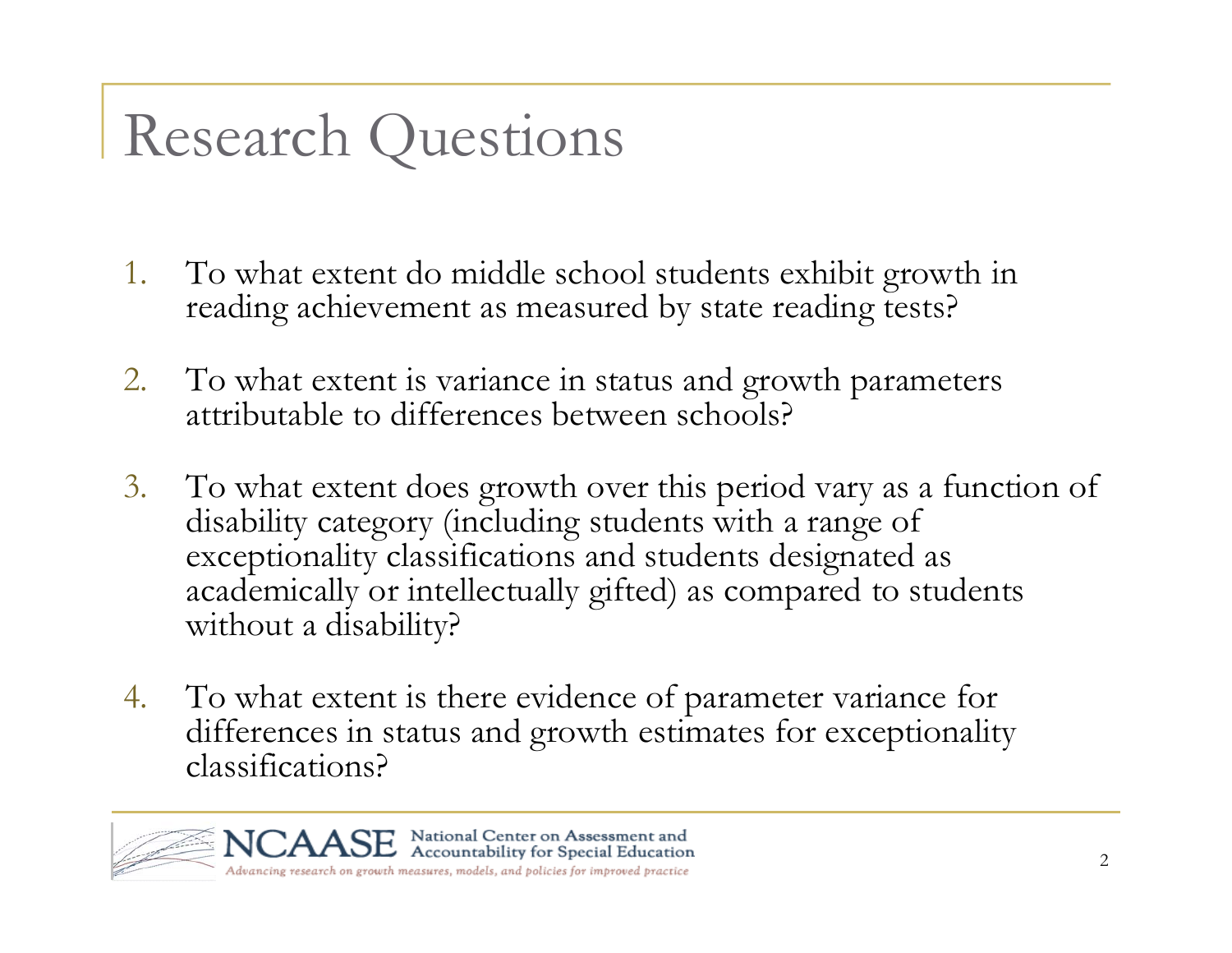# Study Context

- North Carolina reading accountability data
- Single cohort of 58,960 students
	- Nested in 543 schools
	- Followed from Grade 6 to Grade 8
- **Inclusion criteria** 
	- At least one state reading test score in Grades 6-8
	- ❏ Did not switch schools within-state in Grades 6-8
- Dependent variable: State reading test
- Independent variable: Exceptionality classification

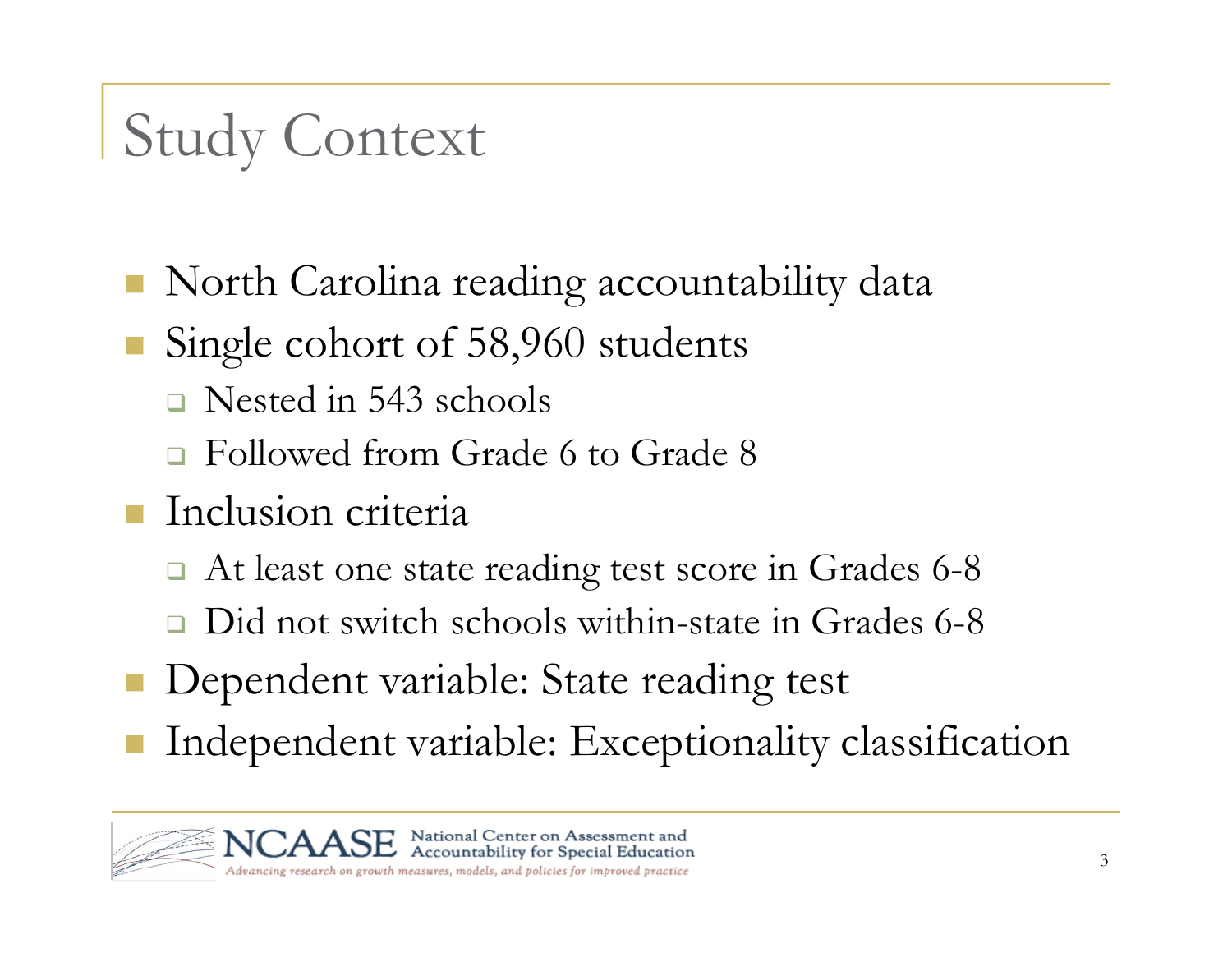# Achievement Levels for the North Carolina Testing Program (2nd edition)

| <b>Descriptors</b> |                                                                                                                                                                                                                           | <b>Grade 6</b> | <b>Grade 7</b> | Grade 8 |
|--------------------|---------------------------------------------------------------------------------------------------------------------------------------------------------------------------------------------------------------------------|----------------|----------------|---------|
| Level<br>$\bf{I}$  | Students performing at this level do not have<br>sufficient mastery of knowledge and skills in this<br>subject area to be successful at the next grade level.                                                             | 228-241        | 228-242        | 231-243 |
| Level<br>$\rm II$  | Students performing at this level demonstrate<br>inconsistent mastery of knowledge and skills that are<br>fundamental in this subject area and that are minimally<br>sufficient to be successful at the next grade level. | 242-251        | 243-251        | 244-253 |
| Level<br>III       | Students performing at this level consistently<br>demonstrate mastery of grade level subject<br>matter and skills and are well prepared for the<br>next grade level.                                                      | 252-263        | 252-263        | 254-265 |
| Level<br>IV        | Students performing at this level consistently perform<br>in a superior manner clearly beyond that required to<br>be proficient at grade level work.                                                                      | 264-283        | 264-287        | 266-290 |
|                    | NCAASE National Center on Assessment and<br>ACAASE Accountability for Special Education                                                                                                                                   |                |                |         |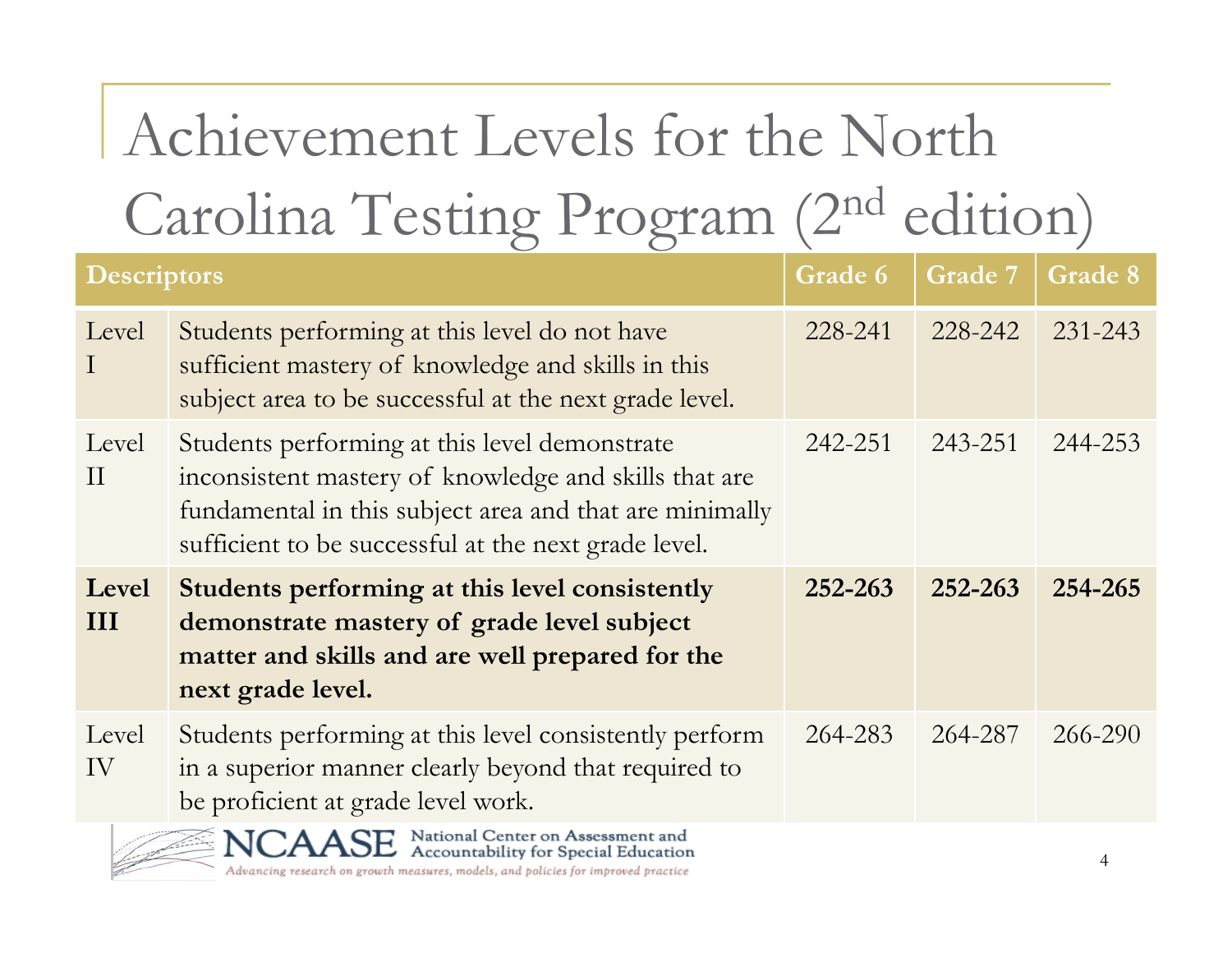# Exceptionality classifications

|                                          | <b>Sixth grade</b> | Seventh grade    | Eighth grade     |
|------------------------------------------|--------------------|------------------|------------------|
| Total Enrollment                         | 58,863 / 100%      | 58,908 / 100%    | 58,869 / 100%    |
| All exceptionality classifications       | $11,030 / 18.74\%$ | 11,060 / 18.79%  | 11,061 / 18.79%  |
| AIG (Academically/intellectually gifted) | $5,038 / 8.56\%$   | $5,041 / 8.56\%$ | $5,040 / 8.56\%$ |
| SLD (Specific learning disability)       | $3,033 / 5.15\%$   | $3,033 / 5.15\%$ | $3,020 / 5.13\%$ |
| SLI (Speech/language impairment)         | $1,506 / 2.56\%$   | $1,505 / 2.55\%$ | $1,503 / 2.55\%$ |
| OHI (Other health impairment)            | $596$ / $1.01\%$   | $602$ / $1.02\%$ | $596$ / $1.01\%$ |
| EMH (Educable mental handicap)           | 418 / 0.71%        | 438 / 0.74%      | 465 / $0.79\%$   |
| BEH (Behavioral/emotional handicap)      | $222 / 0.38\%$     | 228 / $0.39\%$   | $220 / 0.37\%$   |
| HI (Hearing impaired)                    | 72 / 0.12%         | 72 / 0.12%       | 72 / 0.12%       |
| <b>ASD</b> (Autistic)                    | $70 / 0.12\%$      | $72 / 0.12\%$    | 71/0.12%         |
| OI (Orthopedic impairment)               | 41 / 0.07 %        | 41 / 0.07%       | 41 / 0.07%       |
| VI (Visually impaired)                   | $25 / 0.04\%$      | $25 / 0.04\%$    | 25 / 0.04%       |
| TBI (Traumatic brain injury)             | 9/0.02%            | 9/0.02%          | $8 / 0.01\%$     |



**SE** National Center on Assessment and<br>**SE** Accountability for Special Education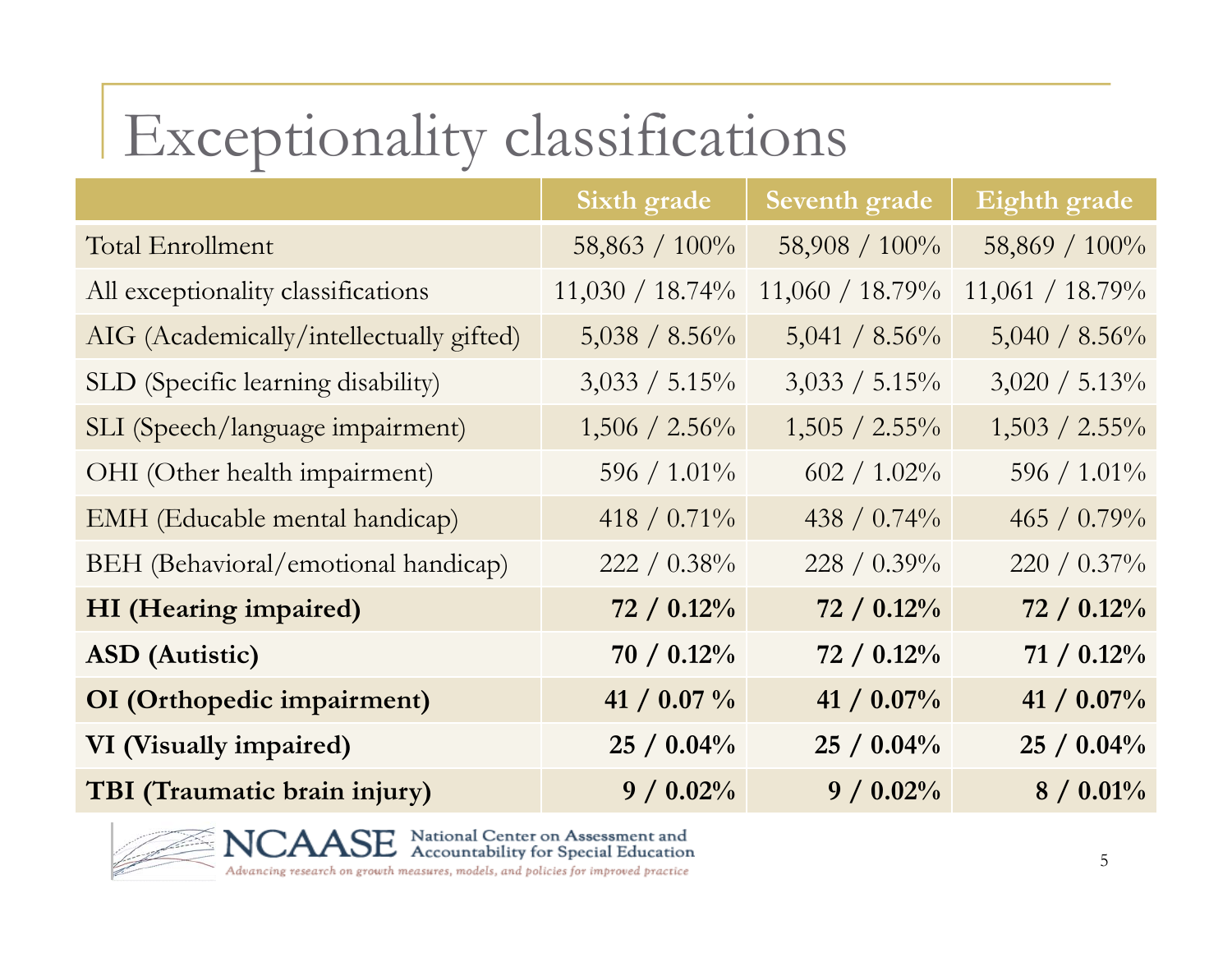### Research Questions 1 & 2

- $\mathbb{R}^2$  Regardless of whether modeled accounting for between-school differences
	- $\Box$ **Mean score in sixth grade of about 260**
	- $\Box$ **Growth rate per year of about 2.4 points**

|           |                             | <b>Two-level model</b> |            | Three-level model |            |  |
|-----------|-----------------------------|------------------------|------------|-------------------|------------|--|
| Parameter |                             | <b>Estimate</b>        | <b>ICC</b> | <b>Estimate</b>   | <b>ICC</b> |  |
|           | Random effects              |                        |            |                   |            |  |
|           | Level-1, $e$                | 11.73                  | .1810      | 11.77             | .1795      |  |
|           | Level-2 intercept, $r_0$    | 52.57                  | .8190      | 45.43             | .6975      |  |
|           | Level-2 slope, $r_1$        | 0.50                   |            | 0.30              |            |  |
|           | Level-3 intercept, $u_{00}$ |                        |            | 7.88              | .1229      |  |
|           | Level-3 slope, $u_{01}$     |                        |            | 0.18              |            |  |
| Deviance  |                             | 1097812                |            | 1090613           |            |  |



National Center on Assessment and<br>Accountability for Special Education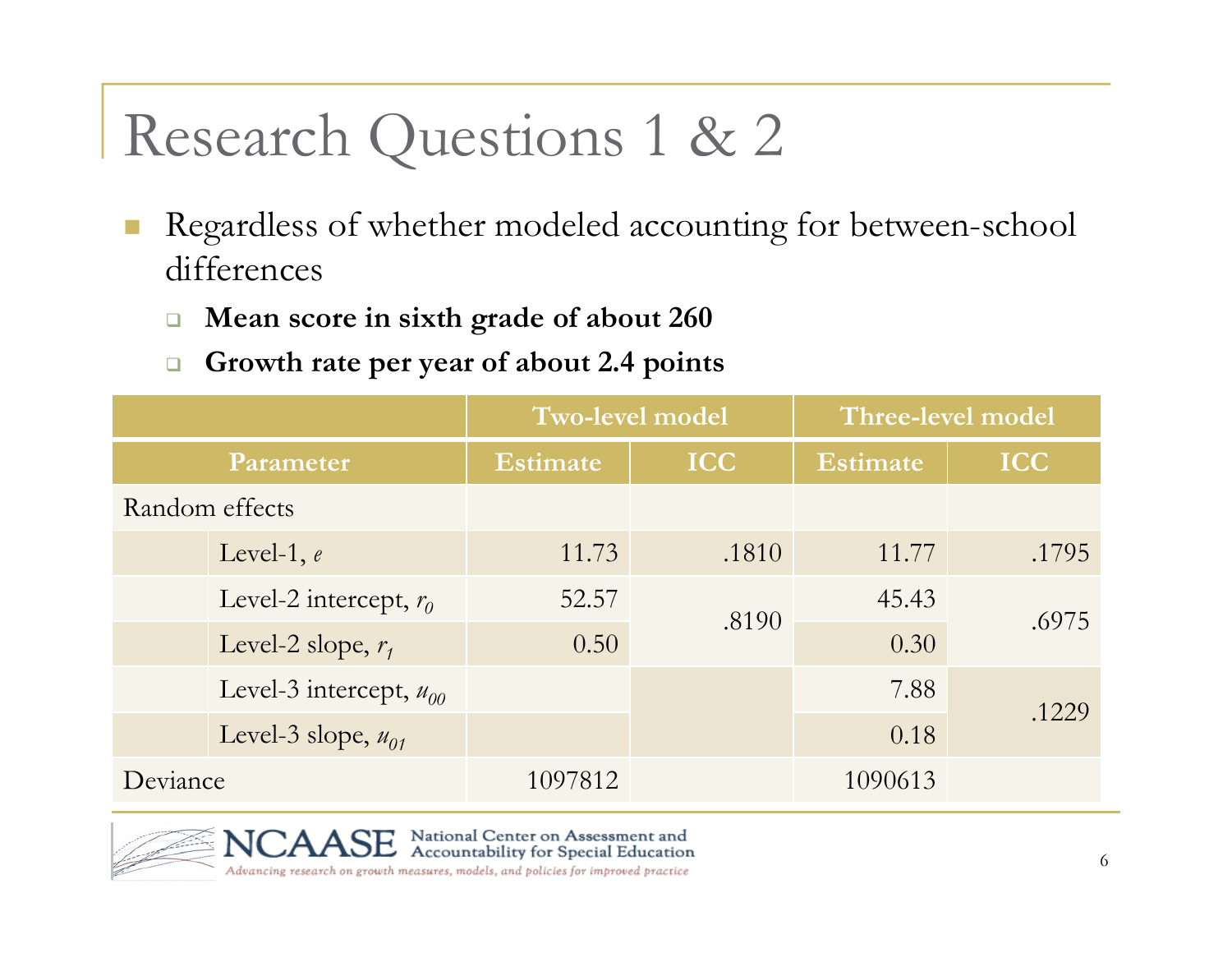### Research Question 3

- Regardless of whether modeled accounting for between-school differences
	- Initial status: Significant differences for **all classifications except Orthopedic Impairments (OI) and Visual Impairments (VI)**
	- Growth: Significant differences **only for specific learning disabilities (SLD) and OI**
		- Significant difference in growth for academically and intellectually gifted (AIG) only when between-school variance is modeled

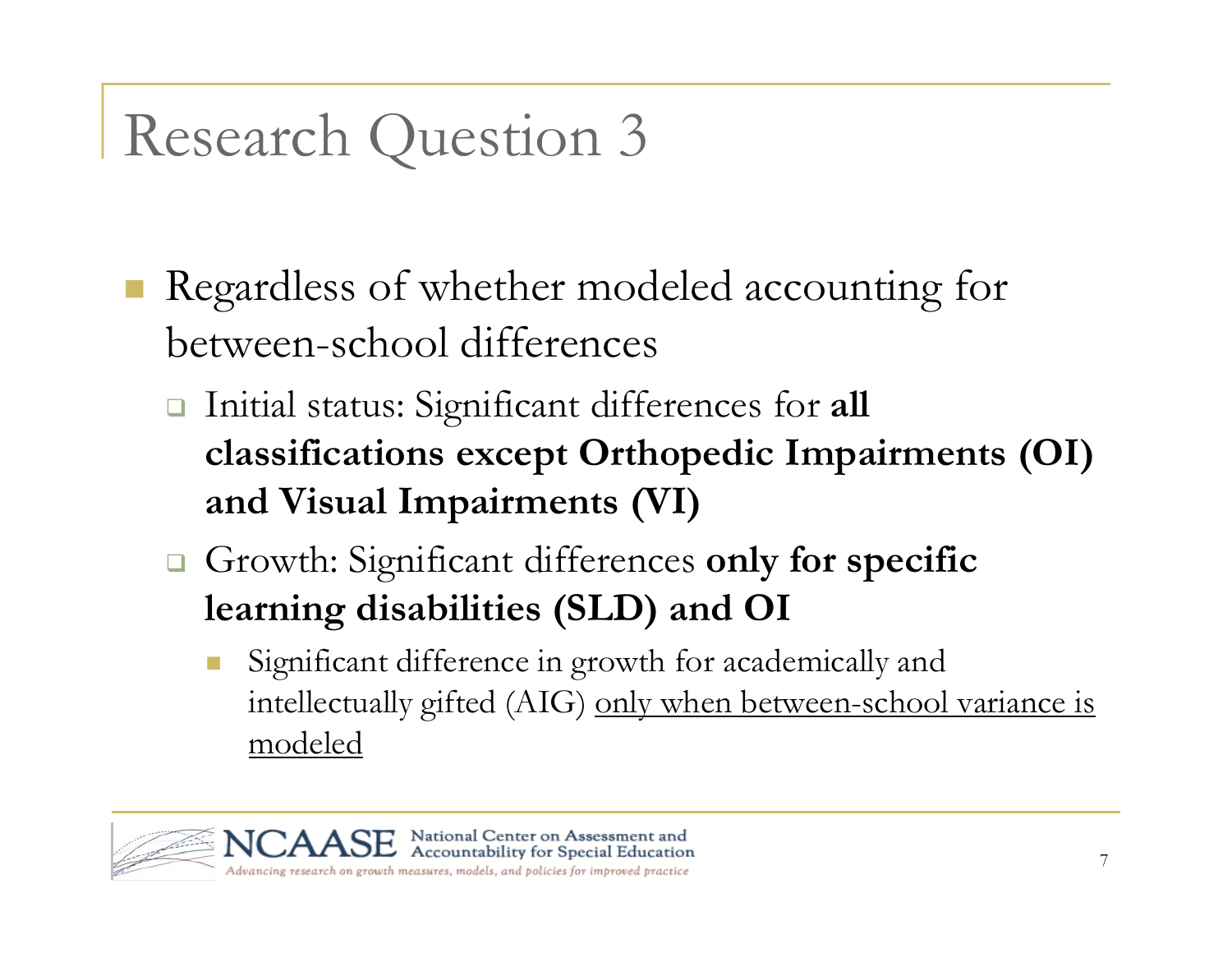|                         |             | <b>Two-level model</b> |                 |             | Three-level model |                 |
|-------------------------|-------------|------------------------|-----------------|-------------|-------------------|-----------------|
|                         | Coefficient | SE                     | <i>p</i> -value | Coefficient | $\pmb{SE}$        | <i>p</i> -value |
| Intercept, $\beta_{00}$ | 260.45      | 0.03                   | < 0.001         | 260.30      | 0.12              | < .001          |
| $AIG, \beta_{01}$       | 8.26        | 0.08                   | < .001          | 7.75        | 0.15              | < .001          |
| SLD, $\beta_{02}$       | $-6.69$     | 0.16                   | < .001          | $-6.80$     | 0.18              | $-.001$         |
| SLI, $\beta_{03}$       | $-1.88$     | 0.21                   | < .001          | $-1.91$     | 0.22              | $-.001$         |
| OHI, $\beta_{04}$       | $-6.18$     | 0.35                   | < .001          | $-6.57$     | 0.38              | < .001          |
| EMH, $\beta_{05}$       | $-16.53$    | 0.32                   | < .001          | $-15.30$    | 0.38              | < .001          |
| BEH, $\beta_{06}$       | $-9.59$     | 0.60                   | < .001          | $-8.95$     | 0.59              | < .001          |
| HI, $\beta_{07}$        | $-4.24$     | 0.98                   | < .001          | $-4.67$     | 0.98              | $-.001$         |
| ASD, $\beta_{08}$       | $-6.04$     | 0.97                   | < .001          | $-6.81$     | 1.04              | < .001          |
| $\text{OI}, \beta_{09}$ | $-2.56$     | 1.37                   | .062            | $-2.89$     | 1.53              | .059            |
| $VI, \beta_{010}$       | $-2.08$     | 2.00                   | .299            | $-2.36$     | 1.96              | .229            |
| TBI, $\beta_{011}$      | $-5.45$     | 2.07                   | .009            | $-6.20$     | 2.08              | .003            |



 $E$  National Center on Assessment and<br> $E$  Accountability for Special Education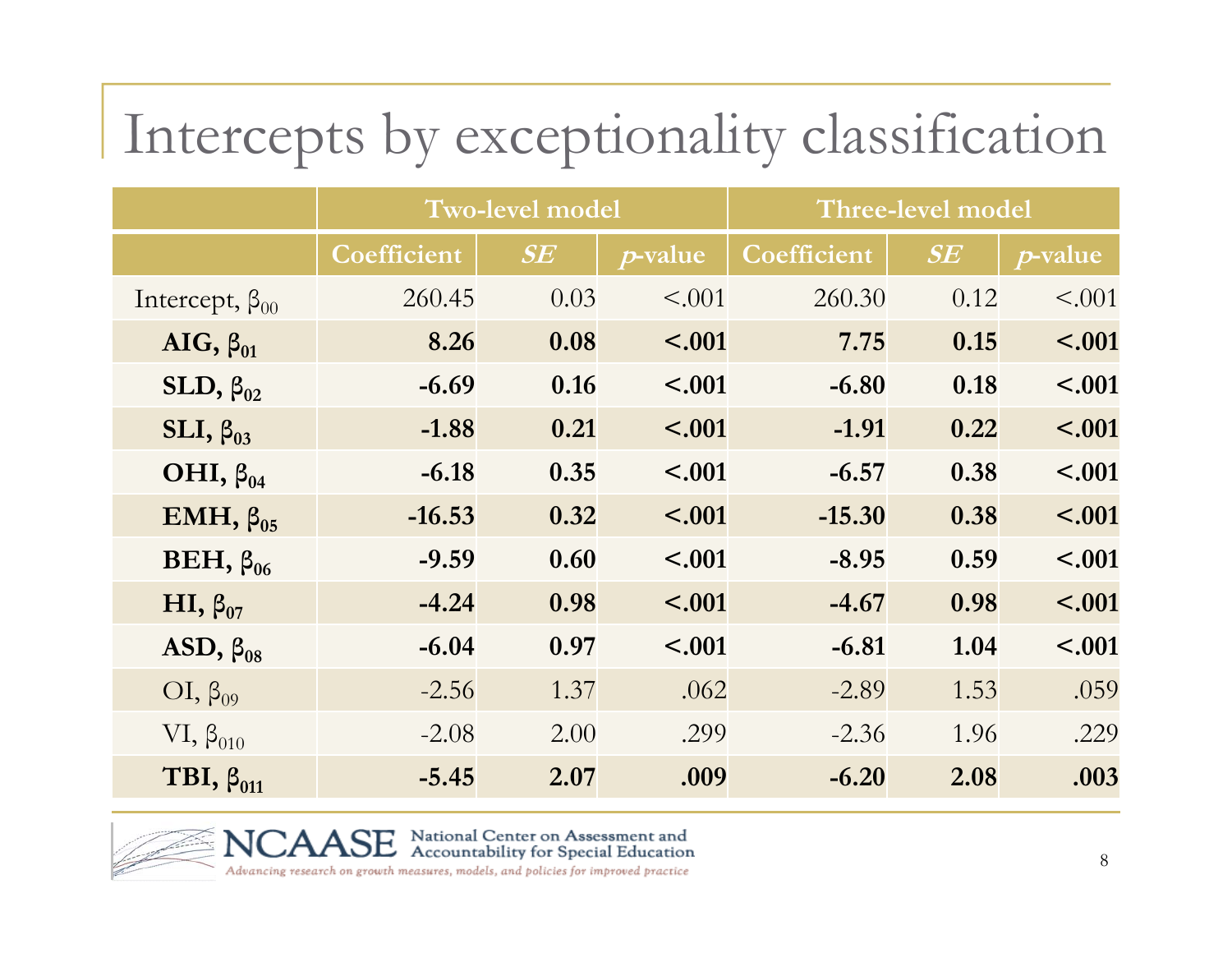|                         | <b>Two-level model</b> |           |                 |             | Three-level model |                 |
|-------------------------|------------------------|-----------|-----------------|-------------|-------------------|-----------------|
|                         | Coefficient            | $\bm{SE}$ | <i>p</i> -value | Coefficient | SE                | <i>p</i> -value |
| Intercept, $\beta_{00}$ | 260.45                 | 0.03      | < 0.001         | 260.30      | 0.12              | < .001          |
| AIG, $\beta_{01}$       | 8.26                   | 0.08      | < .001          | 7.75        | 0.15              | < .001          |
| $SLD, \beta_{02}$       | $-6.69$                | 0.16      | < 0.001         | $-6.80$     | 0.18              | $-.001$         |
| SLI, $\beta_{03}$       | $-1.88$                | 0.21      | < .001          | $-1.91$     | 0.22              | $-.001$         |
| OHI, $\beta_{04}$       | $-6.18$                | 0.35      | < .001          | $-6.57$     | 0.38              | $-.001$         |
| EMH, $\beta_{05}$       | $-16.53$               | 0.32      | < .001          | $-15.30$    | 0.38              | $-.001$         |
| BEH, $\beta_{06}$       | $-9.59$                | 0.60      | < 0.001         | $-8.95$     | 0.59              | $-.001$         |
| HI, $\beta_{07}$        | $-4.24$                | 0.98      | $\leq 0.001$    | $-4.67$     | 0.98              | < .001          |
| ASD, $\beta_{08}$       | $-6.04$                | 0.97      | < .001          | $-6.81$     | 1.04              | $-.001$         |
| $OI, \beta_{09}$        | $-2.56$                | 1.37      | .062            | $-2.89$     | 1.53              | .059            |
| $VI, \beta_{010}$       | $-2.08$                | 2.00      | .299            | $-2.36$     | 1.96              | .229            |
| TBI, $\beta_{011}$      | $-5.45$                | 2.07      | .009            | $-6.20$     | 2.08              | .003            |



 $E$  National Center on Assessment and<br>Accountability for Special Education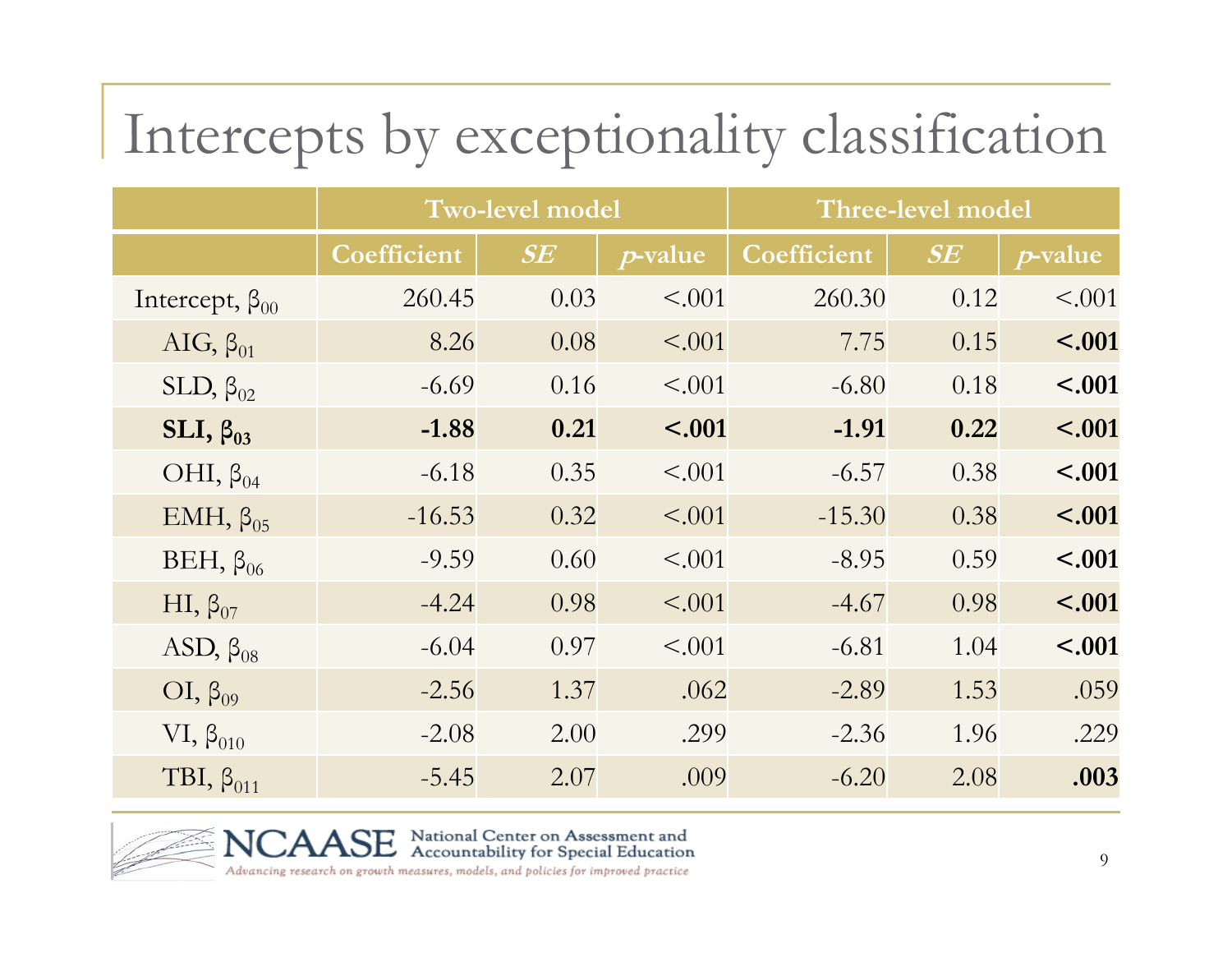|                         | <b>Two-level model</b> |      |                 |             | Three-level model |                 |
|-------------------------|------------------------|------|-----------------|-------------|-------------------|-----------------|
|                         | Coefficient            | SE   | <i>p</i> -value | Coefficient | $\pmb{SE}$        | <i>p</i> -value |
| Intercept, $\beta_{00}$ | 260.45                 | 0.03 | < 0.001         | 260.30      | 0.12              | < .001          |
| AIG, $\beta_{01}$       | 8.26                   | 0.08 | < .001          | 7.75        | 0.15              | < .001          |
| $SLD, \beta_{02}$       | $-6.69$                | 0.16 | < 0.001         | $-6.80$     | 0.18              | < .001          |
| $SLI, \beta_{03}$       | $-1.88$                | 0.21 | < .001          | $-1.91$     | 0.22              | $-.001$         |
| OHI, $\beta_{04}$       | $-6.18$                | 0.35 | < .001          | $-6.57$     | 0.38              | $-.001$         |
| EMH, $\beta_{05}$       | $-16.53$               | 0.32 | < .001          | $-15.30$    | 0.38              | $-.001$         |
| BEH, $\beta_{06}$       | $-9.59$                | 0.60 | < .001          | $-8.95$     | 0.59              | < .001          |
| HI, $\beta_{07}$        | $-4.24$                | 0.98 | < .001          | $-4.67$     | 0.98              | < .001          |
| ASD, $\beta_{08}$       | $-6.04$                | 0.97 | < .001          | $-6.81$     | 1.04              | $-.001$         |
| $OI, \beta_{09}$        | $-2.56$                | 1.37 | .062            | $-2.89$     | 1.53              | .059            |
| $VI, \beta_{010}$       | $-2.08$                | 2.00 | .299            | $-2.36$     | 1.96              | .229            |
| TBI, $\beta_{011}$      | $-5.45$                | 2.07 | .009            | $-6.20$     | 2.08              | .003            |



 $E$  National Center on Assessment and<br>Accountability for Special Education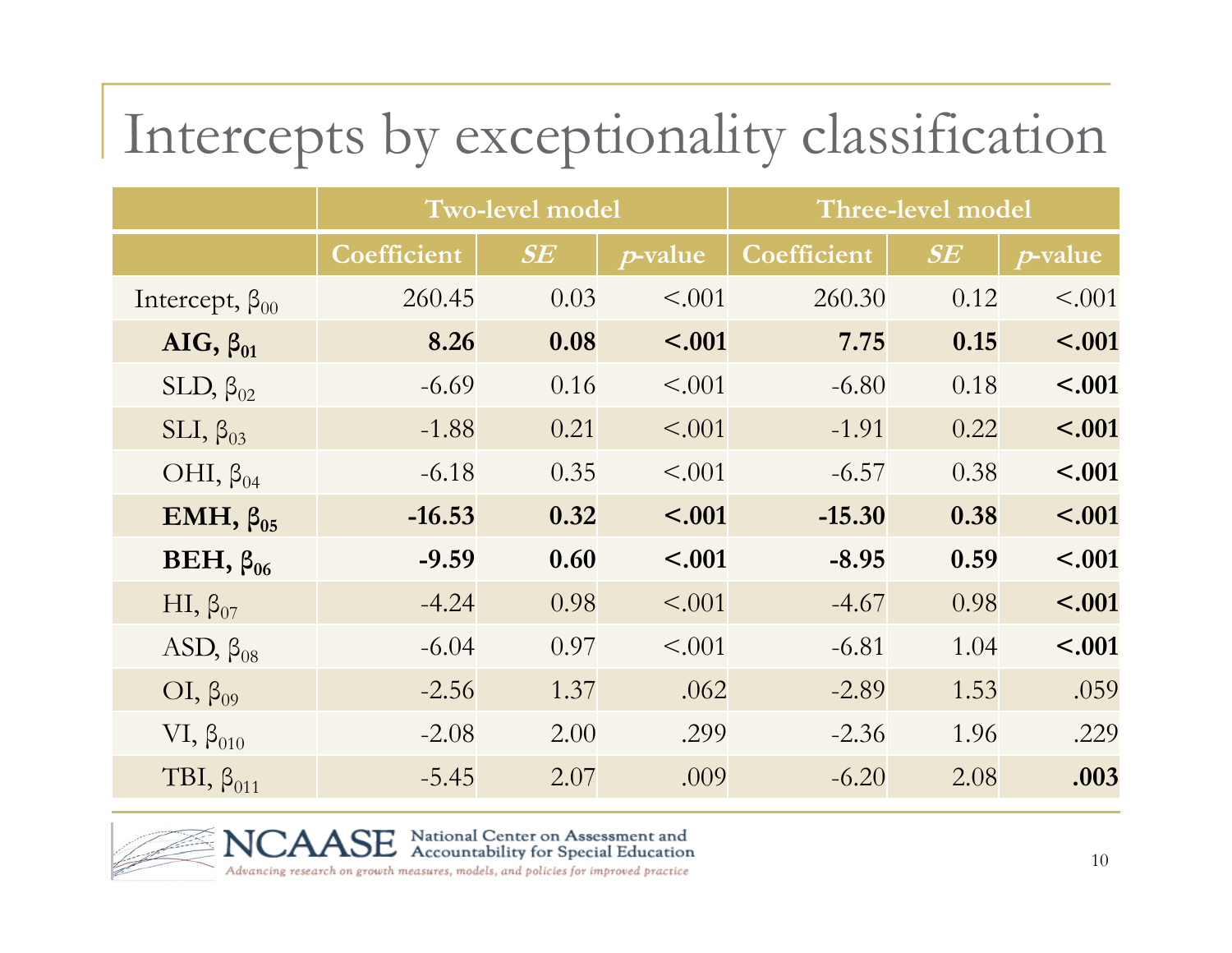|                         | <b>Two-level model</b> |      |                 |             | Three-level model |                 |
|-------------------------|------------------------|------|-----------------|-------------|-------------------|-----------------|
|                         | Coefficient            | SE   | <i>p</i> -value | Coefficient | $\pmb{SE}$        | <i>p</i> -value |
| Intercept, $\beta_{00}$ | 260.45                 | 0.03 | < 0.001         | 260.30      | 0.12              | < .001          |
| AIG, $\beta_{01}$       | 8.26                   | 0.08 | $\leq 0.001$    | 7.75        | 0.15              | < .001          |
| $SLD, \beta_{02}$       | $-6.69$                | 0.16 | < .001          | $-6.80$     | 0.18              | < .001          |
| $SLI, \beta_{03}$       | $-1.88$                | 0.21 | $\leq 0.001$    | $-1.91$     | 0.22              | $-.001$         |
| OHI, $\beta_{04}$       | $-6.18$                | 0.35 | < .001          | $-6.57$     | 0.38              | $-.001$         |
| EMH, $\beta_{05}$       | $-16.53$               | 0.32 | < .001          | $-15.30$    | 0.38              | $-.001$         |
| BEH, $\beta_{06}$       | $-9.59$                | 0.60 | < 0.001         | $-8.95$     | 0.59              | $-.001$         |
| HI, $\beta_{07}$        | $-4.24$                | 0.98 | < .001          | $-4.67$     | 0.98              | $-.001$         |
| ASD, $\beta_{08}$       | $-6.04$                | 0.97 | < .001          | $-6.81$     | 1.04              | < .001          |
| $OI, \beta_{09}$        | $-2.56$                | 1.37 | .062            | $-2.89$     | 1.53              | .059            |
| $VI, \beta_{010}$       | $-2.08$                | 2.00 | .299            | $-2.36$     | 1.96              | .229            |
| TBI, $\beta_{011}$      | $-5.45$                | 2.07 | .009            | $-6.20$     | 2.08              | .003            |



 $E$  National Center on Assessment and<br>Accountability for Special Education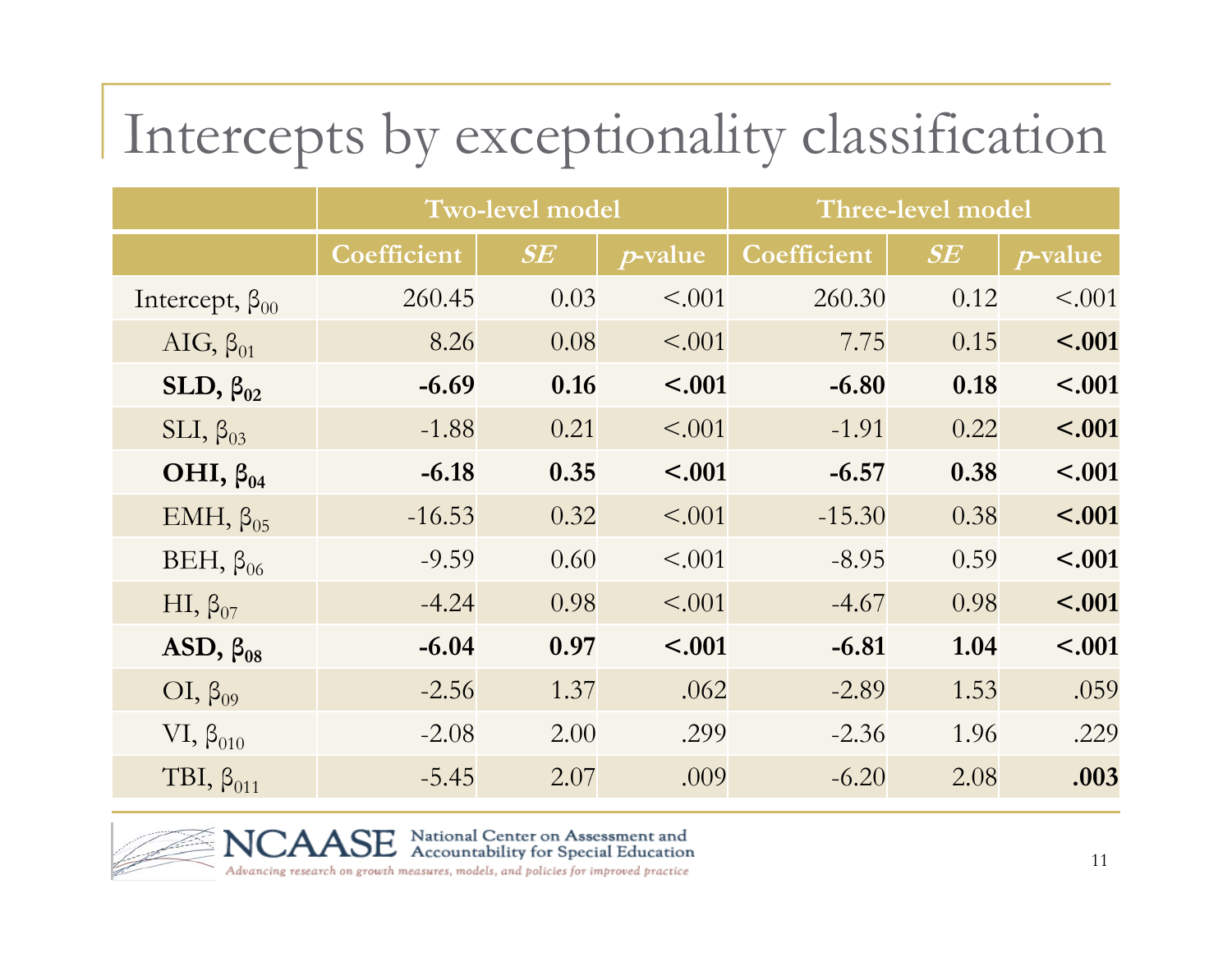### Growth by exceptionality classification

|                         | <b>Two-level model</b> |      |                 |             | Three-level model |                 |
|-------------------------|------------------------|------|-----------------|-------------|-------------------|-----------------|
|                         | Coefficient            | SE   | <i>p</i> -value | Coefficient | $\pmb{SE}$        | <i>p</i> -value |
| Intercept, $\beta_{10}$ | 2.40                   | 0.01 | < .001          | 2.40        | 0.02              | < .001          |
| AIG, $\beta_{11}$       | $-0.04$                | 0.04 | .221            | $-0.09$     | 0.04              | .014            |
| SLD, $\beta_{12}$       | 0.22                   | 0.05 | < .001          | 0.23        | 0.06              | $-.001$         |
| $SLI, \beta_{13}$       | 0.06                   | 0.07 | .357            | 0.08        | 0.07              | .253            |
| OHI, $\beta_{14}$       | $-0.14$                | 0.11 | .214            | $-0.15$     | 0.11              | .161            |
| EMH, $\beta_{15}$       | $-0.06$                | 0.14 | .657            | $-0.05$     | 0.14              | .742            |
| BEH, $\beta_{16}$       | $-0.14$                | 0.22 | .524            | $-0.10$     | 0.22              | .651            |
| HI, $\beta_{17}$        | $-0.30$                | 0.28 | .283            | $-0.30$     | 0.32              | .345            |
| ASD, $\beta_{18}$       | 0.42                   | 0.33 | .211            | 0.44        | 0.34              | .193            |
| $OI, \beta_{19}$        | 0.91                   | 0.34 | .008            | 0.87        | 0.34              | .009            |
| $VI, \beta_{110}$       | 0.10                   | 0.76 | .894            | 0.17        | 0.77              | .821            |
| TBI, $\beta_{111}$      | 1.22                   | 0.72 | .087            | 1.21        | 0.72              | .093            |



 $\rm SE$  National Center on Assessment and<br> $\rm SE$  Accountability for Special Education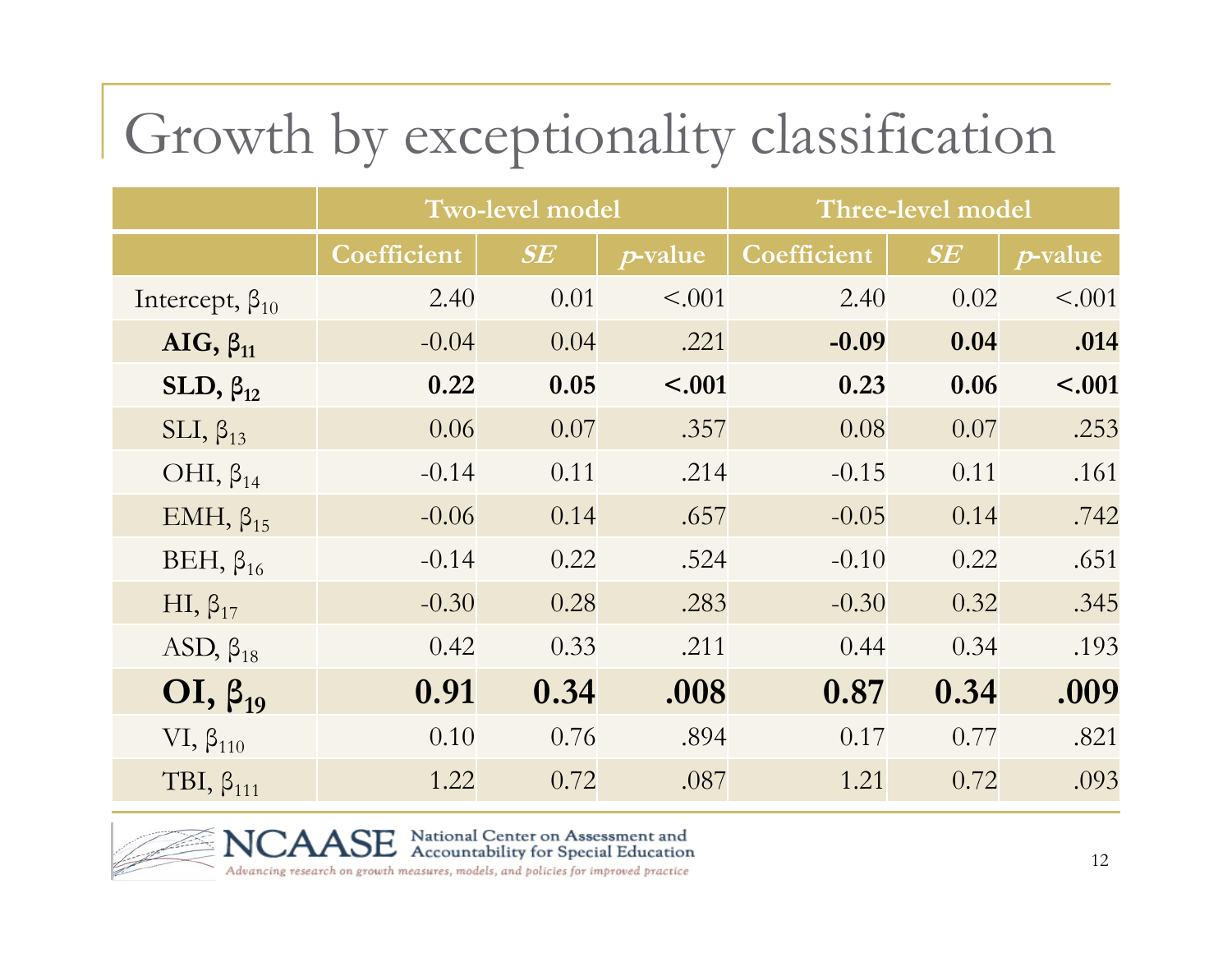#### Research Question 4

- $\mathcal{C}^{\mathcal{A}}$  Allowed both intercept and slope to vary randomly between schools for classifications one at a time in order of prevalence
- Model fit improved for each of the following classifications:
	- ❏ Academically and intellectually gifted (AIG)
	- $\Box$ Specific learning disability (SLD)
	- $\Box$ Speech language impairment (SLI)
	- $\Box$ Other health impairment (OHI)
	- $\Box$ Educable mental handicap (EMH)
	- ❏ Behavioral emotional handicap (BEH)
- Schools varied significantly in the estimates of initial status and growth for students in these groups

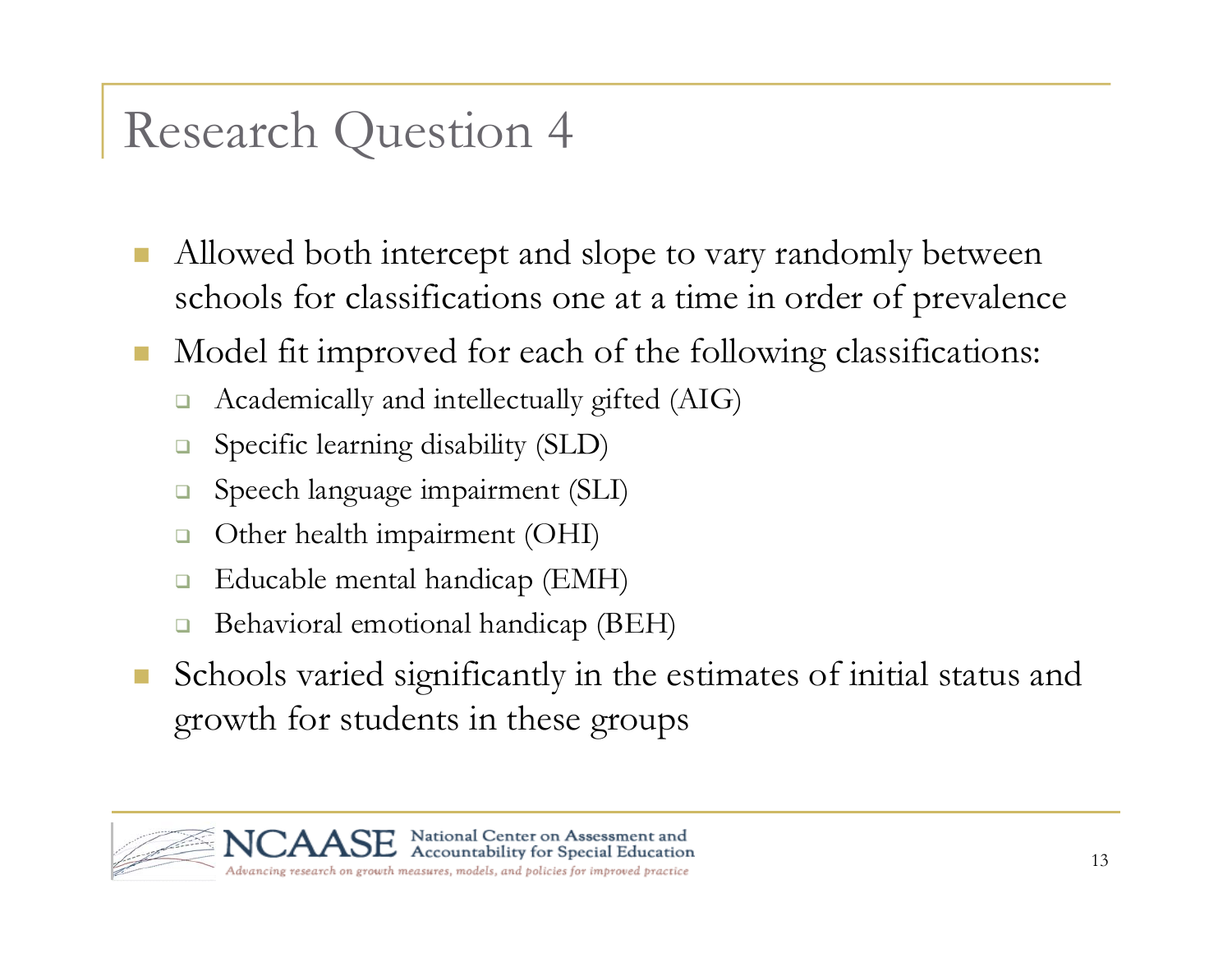#### Between-School Variance in Growth

 $\mathcal{L}_{\mathcal{A}}$  Substantially more variance between schools for some exceptionality classifications relative to students without exceptionality classifications

|                                      | <b>Models</b> |         |         |       |       |       |  |  |  |
|--------------------------------------|---------------|---------|---------|-------|-------|-------|--|--|--|
|                                      | $+ AIG$       | $+$ SLD | $+ SLI$ | + OHI | + EMH | + BEH |  |  |  |
| Level-3 slope, $u_{01}$              | 0.19          | 0.18    | 0.18    | 0.18  | 0.18  | 0.18  |  |  |  |
| Level-3 slope/AIG, $u_{11}$          | 0.01          | 0.03    | 0.03    | 0.03  | 0.03  | 0.03  |  |  |  |
| Level-3 slope/SLD, $u_{02}$          |               | 0.33    | 0.33    | 0.34  | 0.36  | 0.37  |  |  |  |
| Level-3 slope/SLI, $u_{03}$          |               |         | 0.14    | 0.14  | 0.20  | 0.19  |  |  |  |
| Level-3 slope/OHI, $u_{04}$          |               |         |         | 0.51  | 0.36  | 0.35  |  |  |  |
| Level-3 slope/EMH, $u_{05}$          |               |         |         |       | 1.10  | 1.12  |  |  |  |
| Level-3 slope/BEH, $u_{\alpha\beta}$ |               |         |         |       |       | 2.72  |  |  |  |

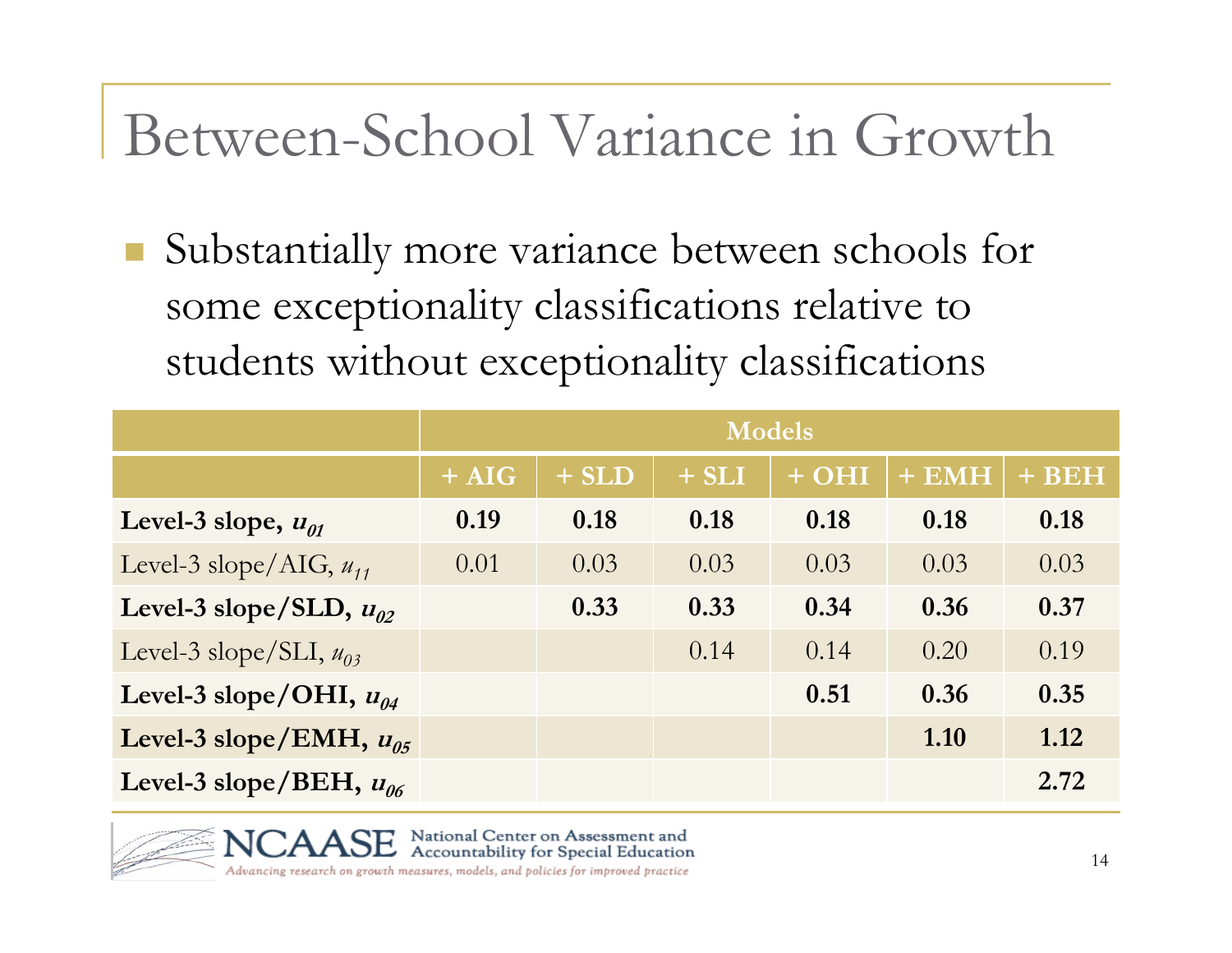## Summary

- All students demonstrated growth over Grades 6-8
- P. Significant differences between schools in both status and growth
- $\mathbb{R}^3$  Achievement gaps in Grade 6 were significant and substantial for all groups except OI and VI
- Existing achievement gaps remained stable except for AIG, SLD, and OI
	- $\Box$ All three exhibited a modest narrowing of the achievement gap
	- $\Box$ Narrowing was substantial only for OI
- $\mathcal{L}^{\text{max}}_{\text{max}}$  Although gaps are largely stable on average, schools vary significantly in the growth demonstrated by their students with disabilities

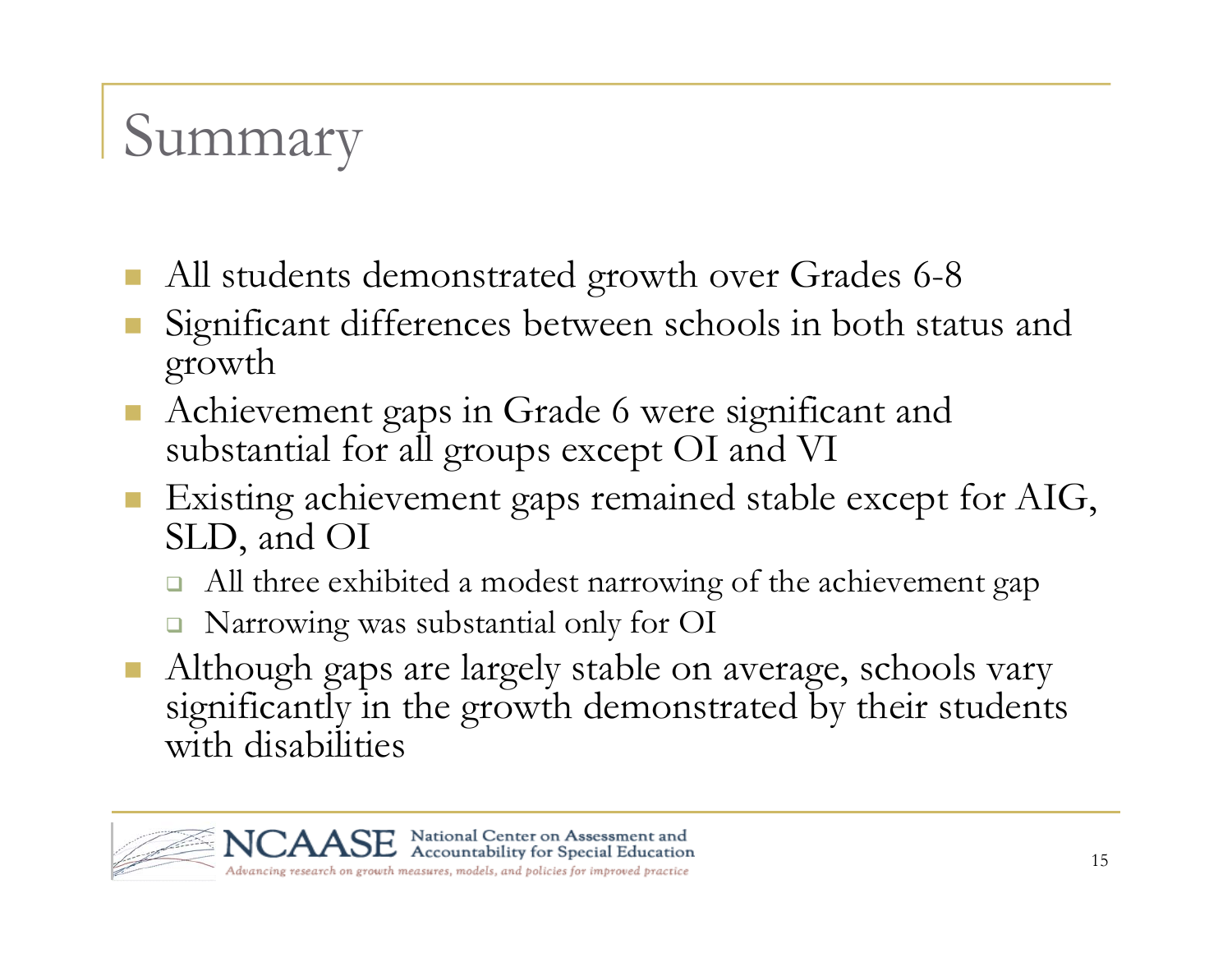### Limitations

- A single state
- Students crossing schools were excluded
- $\mathbb{R}^3$  Many classifications had very small sample sizes despite statewide dataset
- Yet to explain the variance between schools